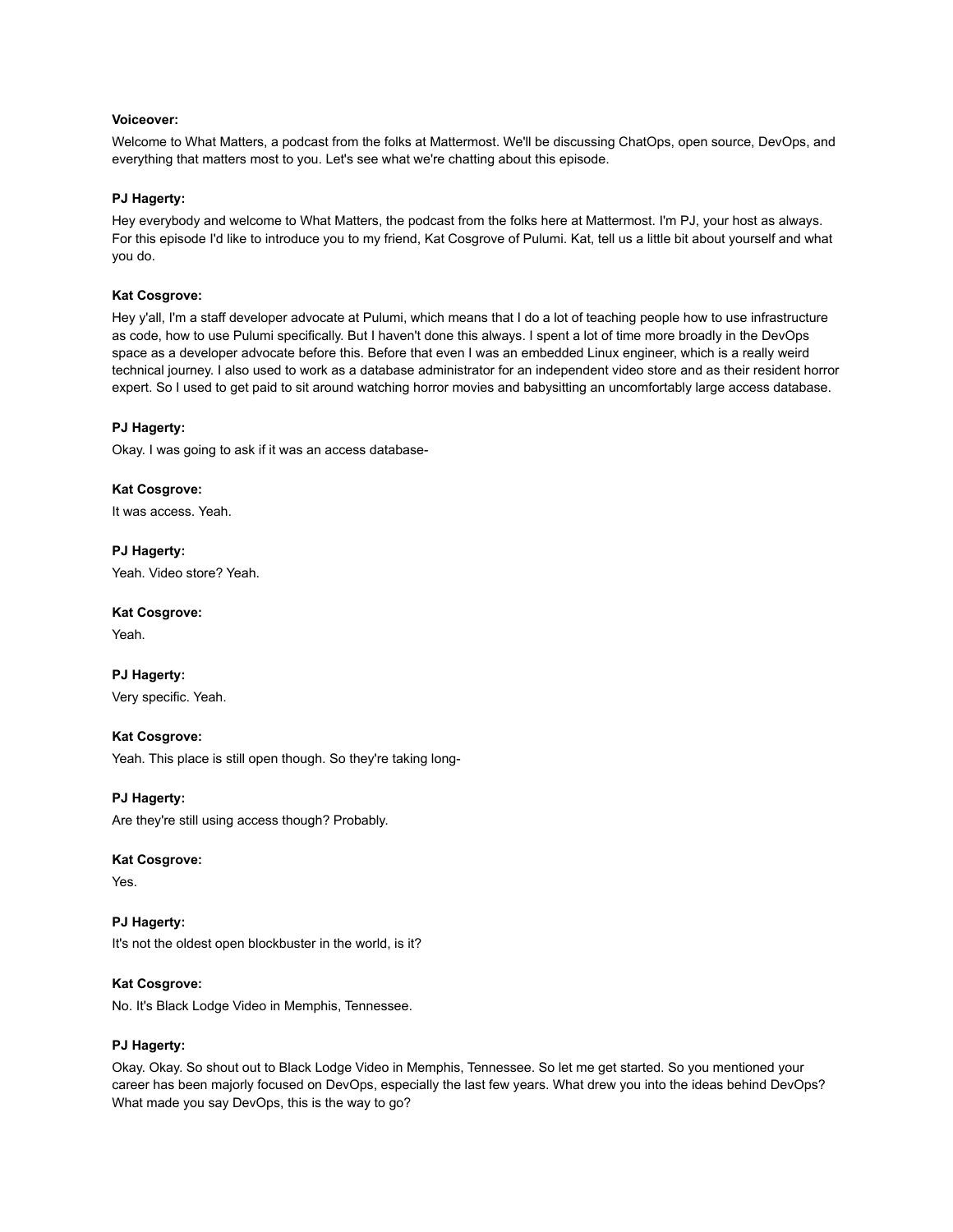# **Kat Cosgrove:**

How honest do you want me to be?

# **PJ Hagerty:**

100% honest.

# **Kat Cosgrove:**

Money.

# **PJ Hagerty:**

Okay. That's fair.

# **Kat Cosgrove:**

Yeah. It's money. So there's a lot going on in the DevOps space, especially once you start overlapping it a lot with cloud-native as a concept. There's a ton of money there and I like not being broke anymore. So that goes a long way but from a not financial standpoint, I'm also one of those engineers who's really, really lazy, extremely lazy. And my laziness manifests in a way where I am willing to spend a ton of extra time and effort at the beginning of a project to make sure that I don't have to do a bunch of boring repetitive shit later on. So automating away things that are personally annoying to me as an industry is really cool. Because this is the way I develop now is not the way I developed six years ago. I do way less work and produce a better product that scales more easily and falls over less easily with considerably less effort. And that's a fucking plus for me.

# **PJ Hagerty:**

Do you think that it almost became too easy? Do you think DevOps makes things too easy?

# **Kat Cosgrove:**

Sometimes.

# **PJ Hagerty:**

Yeah. I feel like there's no universal like, "Oh yeah, 100%. Everything works all the time." It's great.

# **Kat Cosgrove:**

Yeah. It's a sometimes thing for me. The first time I used Netlify for instance, I was like, "What the fuck? This can't be this easy. This can't have just abstracted away seven other fucking things that I would have to do myself before into functionally a button click." That's wild. But it is that easy. It does work that well. And that's terrifying because for me, if some part of that stack falls over, I understand what makes up that stack and I can go fix it. But there is a little bit of danger in abstraction there where new developers or people with less experience, people who grew up on this don't understand what's underneath those abstraction layers might have a harder time debugging an issue because they don't know how to write react for instance. So they're just doing everything through the Netlify console.

### **Kat Cosgrove:**

I had the same experience the first time I stood up a cluster on EKS with Pulumi, where it was, I don't know, 80 lines of Python for a cluster with as many replicas as I want and deploying my whole ass front and backend website into it and different containers. And it just went immediately the first time I ran my code and it was deployed and online in three minutes. And I didn't trust it.

### **PJ Hagerty:**

Yeah. That's the key word I was waiting for. Especially older developers, a lot of times you're just like, "I don't trust this thing. It's too easy. Why? I'm not breaking my brain. Nothing's falling up over too, a bunch of red on my screen. How can I trust this thing?"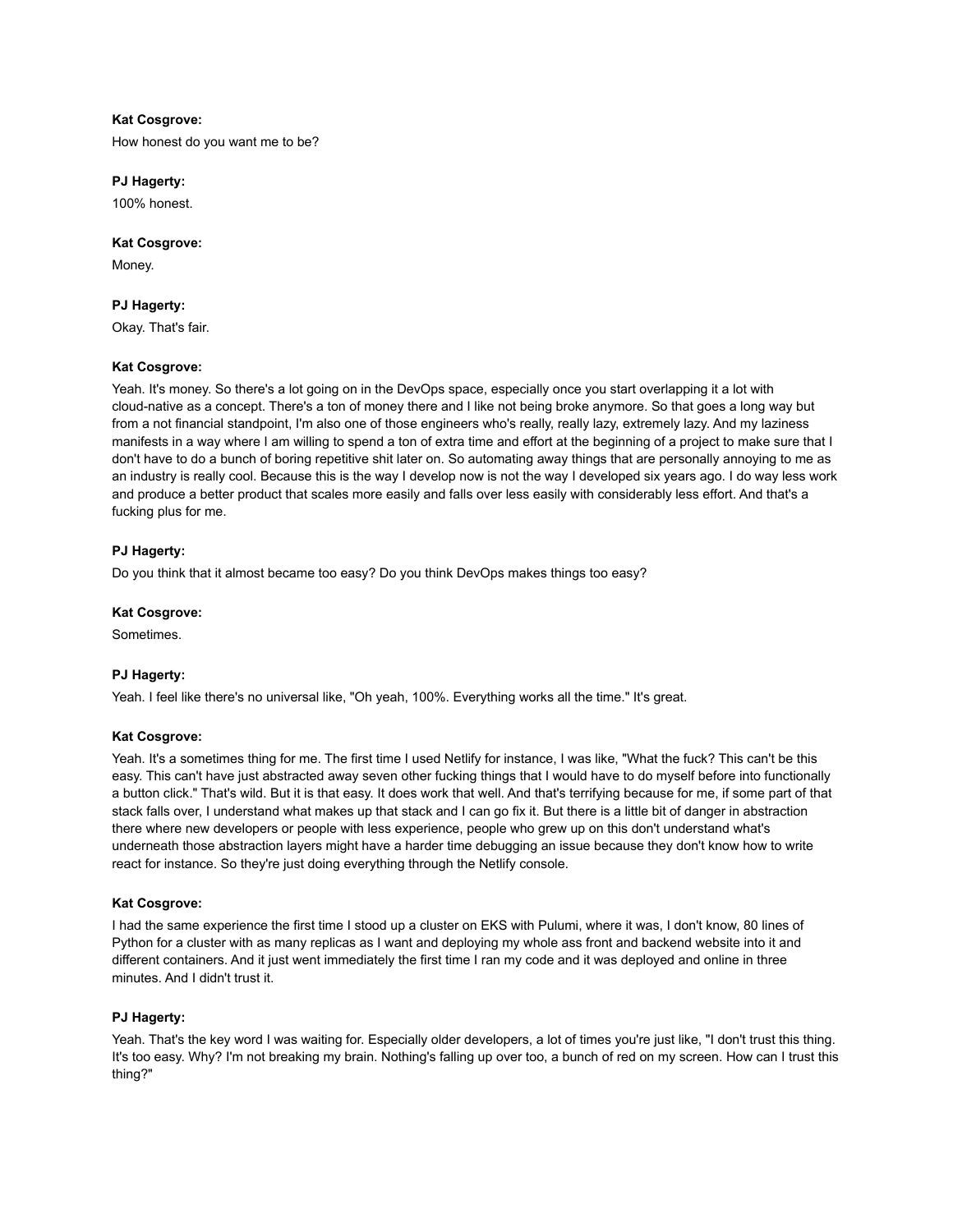# **Kat Cosgrove:**

Yeah. Like I typed Pulumi up and then it went, okay, 18 resources created. And I was like, "No."

# **PJ Hagerty:**

No, that can't be it.

# **Kat Cosgrove:**

No, something's wrong. This is failing.

# **PJ Hagerty:**

Clearly something's not working here.

# **Kat Cosgrove:**

Something's not working. Something is failing silently. I refused to accept that it was that easy. But no, there fucking was. And that still messes me up sometimes. But yeah, that's the direction DevOps is going in. And I have a love-hate relationship with it because yes, it's great that it's that easy but also when something goes wrong, because something is going to go wrong, figuring out what is wrong underneath seven layers of abstraction can be really difficult if you did not experience the previous iterations of this stack or this tooling, right?

# **PJ Hagerty:**

Right. Right. I think this is the source of the argument of, for lack of a non derogatory term, the gray beards are like, well, they'll all learn their lesson when they realize that they've abstracted away their ability to see what's going on.

# **Kat Cosgrove:**

Yeah. My dad does that. He is a gray-beard software engineer so he does that to me. And sometimes he's right. He is.

# **PJ Hagerty:**

Yeah. We should respect the previous generation. They did give us a lot of great tools that-

### **Kat Cosgrove:**

And some terrible ones.

### **PJ Hagerty:**

And some terrible ones. Yeah, it a mess and luckily some things rose out of the pile. I've worked at some of those terrible companies. Anyway, because you a couple times, but just to make sure people understand what Pulumi does, let's start answering the question, what is infrastructure as code? I think the term gets thrown around a lot but not everyone really understands what it means.

### **Kat Cosgrove:**

So when we say infrastructure as code at Pulumi, it's probably more accurate to say infrastructure as software because when you're using Pulumi to define and configure your infrastructure and throw your app into it, you are writing actual code. You are not writing a DSL, you are writing Python or Go or TypeScript or C# or whatever to handle provisioning an EC2 instance and setting your IM roles and configuring a VPN or whatever. All of that is happening in actual code and it can live either right aside your application, which is what I do with all of my personal project and with all of my demo code for workshops. But it can also live in a dedicated infra repository that handles stuff across projects.

# **Kat Cosgrove:**

But yeah, it's handling your infrastructure and bringing it closer to the developers rather than doing what we have been doing with DevOps, which is still keeping dev and ops in separate silos but with just a big window cut between the silos so they can wave at each other. We're making it easier for developers to have some direct insight into what the infrastructure looks like, and ops in general, and making it easier or for ops to have more insight into how this affects the developers and how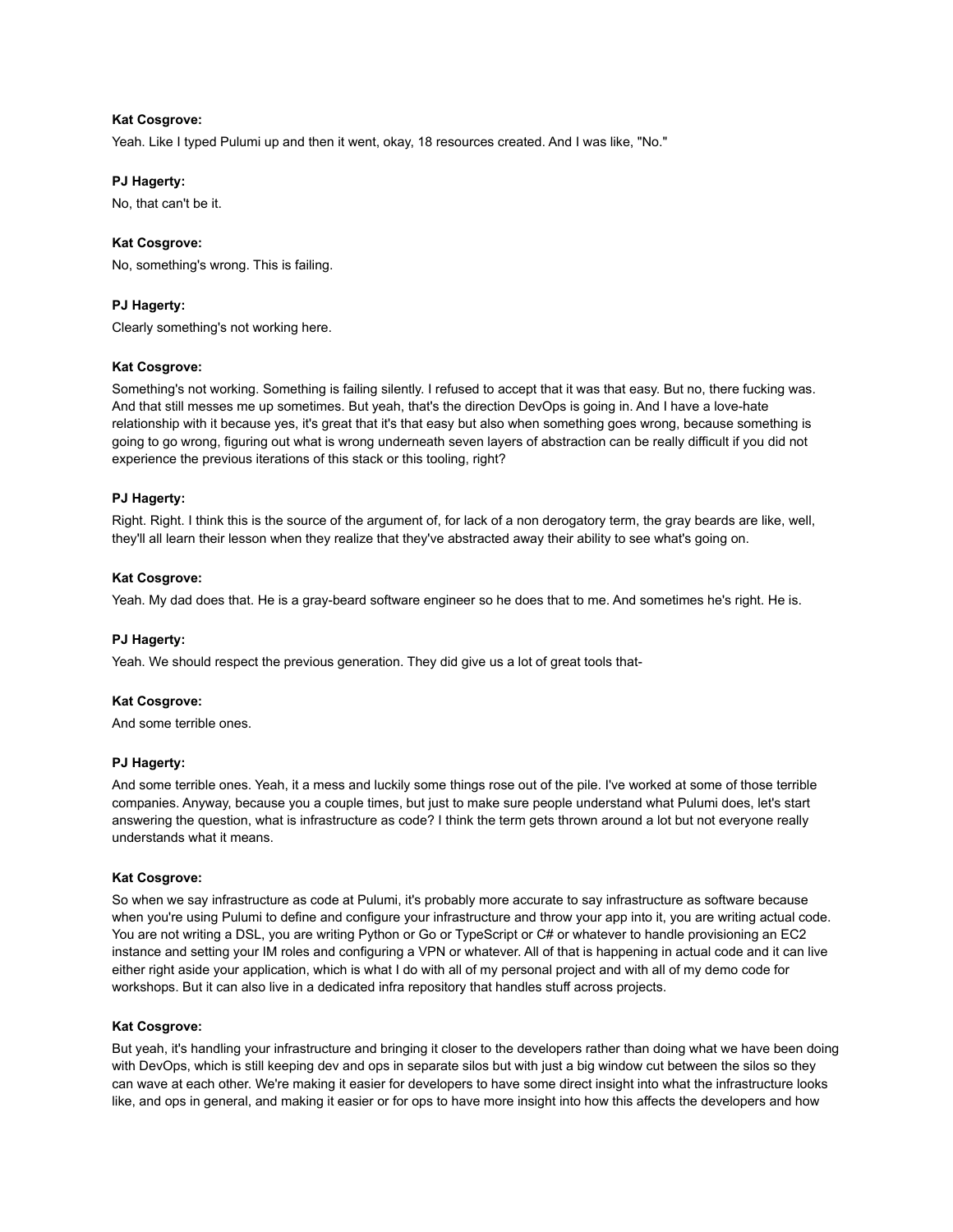they write their code and how all of this works. Because we like to pretend that we have brought dev and ops together as a DevOps community, but we haven't quite got there yet. And this helps.

### **PJ Hagerty:**

Yeah. Well, that's one of the things I think that you... I don't know if you've actually seen the talk that I do called DevOps: Philosophy vs practice. And the philosophy is always like, "Oh, the wall has come down." And everyone's happy, and everyone's working together in this completely automated world there. But in reality that's not-

# **Kat Cosgrove:**

That's not true.

# **PJ Hagerty:**

... totally the case with Dev. There's still issues with Devs being like, "Well, I hand it off and the infrastructure team takes care of it."

# **Kat Cosgrove:**

Right. You still just throw it over the wall, right?

### **PJ Hagerty:**

It's just how you're throwing it over the wall. You mentioned there's a little window where they can wave each other. Maybe some things are like, okay, it's more like a drive through window where each you can push the button and hand out the fries to the next group.

### **Kat Cosgrove:**

Yeah. But they're still looking at big ass YAML config can still be really overwhelming for a developer who has never worked in ops before. I still don't like looking at YAML and I've been working in DevOps for years. And I know that somebody listening to this is thinking, "Ah, it's so easy. It's human readable." And that's true in a box for one project, but there isn't a consistent schema and it can be really easy to screw up. And I wouldn't directly compare it to JSON, which is way more consistent. And if I had to choose between YAML and JSON, I would choose JSON every single day.

### **PJ Hagerty:**

I would not disagree with you. Which – I'm sure a lot of people listening, we may have just started a whole political argument repeat. We're going to get comments on that.

### **Kat Cosgrove:**

I'll die on this hill. I'll die on this hill.

# **PJ Hagerty:**

Okay. Okay. Fair. So we'll mention Kat's Twitter handle at the end of the episode-

### **Kat Cosgrove:**

Yeah, one vs. one me on Twitter.

### **PJ Hagerty:**

Yeah. Always recommended. Always go up against Kat on Twitter. I'm sure it's going to work out for you. It's going to be so great. When you're done with Kat go after Alexandria Ocasio-Cortez. Very quiet, demeanor girl, doesn't say much. But yeah. Oh, my God, we're setting people up for failure. Yes, this to get us back on track. The main goal is to bring like developers and teams and ops all together. And our idea is modern application deployment is the easier path to use something like Pulumi than can raw Kubernetes or OpenShift. It's easier to have something that takes that step for you, right? Kat Cosgrove: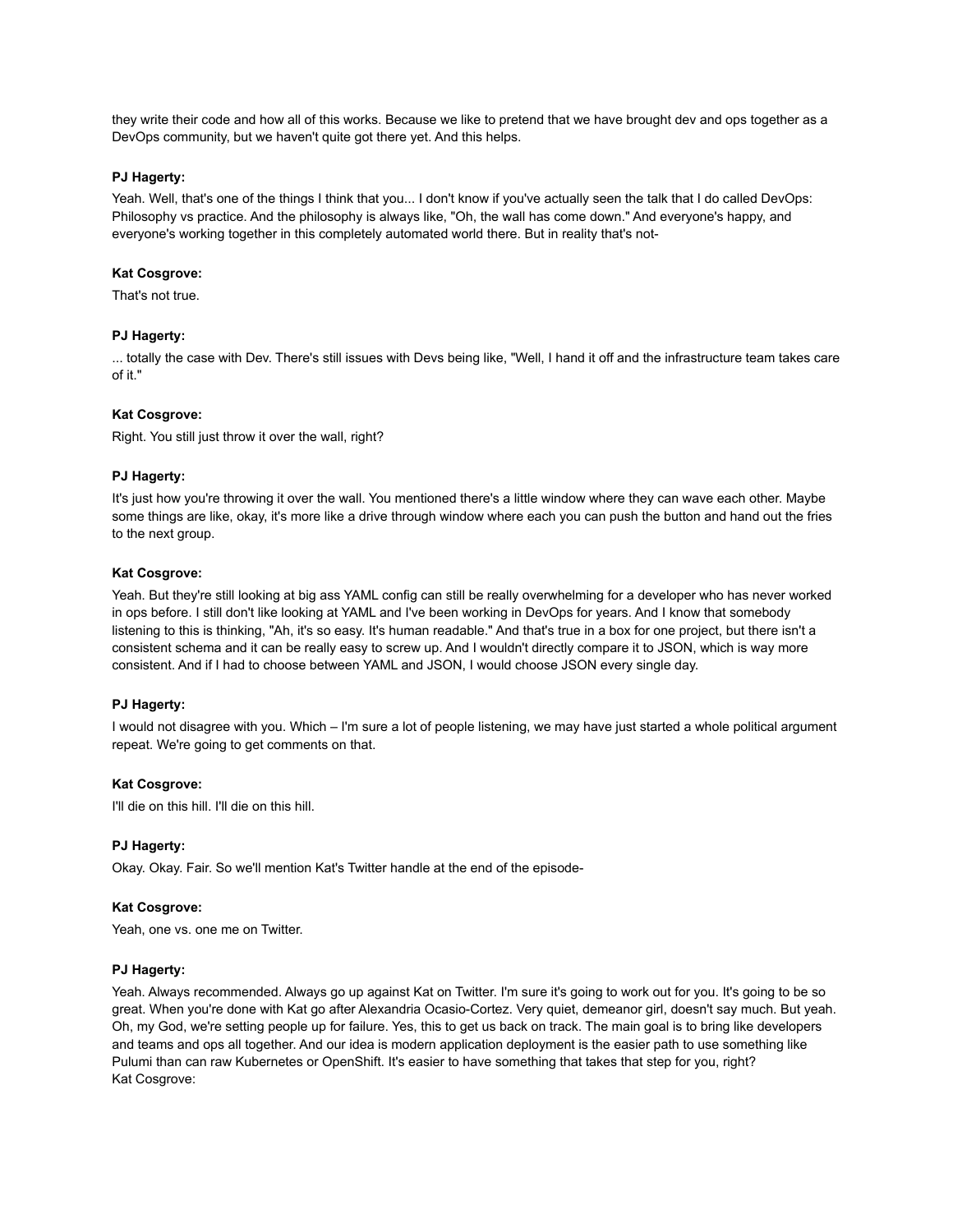Yeah. To be clear, you absolutely still can use Pulumi to roll your own cluster. When I'm giving a live demo I am almost certainly not using EKS or whatever. I'm not using a cloud Kubernetes provider to do that because that's another failure point on stage, right? I am rolling my own cluster and using mini cube locally. So you can use Pulumi to do that, totally valid. But you can also use Pulumi to stand up a cluster on GCP for you and configure everything for you and just let the cloud provider do what it does. You just hand it whatever you want to run in that cluster, set roles and permissions, set access control and then just let it go, all in a programming language that you're probably already familiar with-

# **PJ Hagerty:**

Well, hopefully if you're building an application, there's some language you're familiar with.

# **Kat Cosgrove:**

Yeah. The Pulumi code doesn't have to be written in the same language as the application code. So you can be building a Rails app and still use Python with Pulumi to containerize it and chuck it on GCP.

# **PJ Hagerty:**

Now that makes me want to ask the question, I'm a Python developer and I love it, but I want to learn Go. I know that Pulumi does things in Go. Do I need to be an expert in the language to use Pulumi in language or can I use Pulumi as a launching pad to learn something new compared to what I'm already building in every day?

# **Kat Cosgrove:**

So all of our documentation and most of our examples have sample code in all of the languages we support. So if you know Python really well, you can probably just rip off the Go examples and look back and forth between the Go example and the Python example to just figure out what the syntax is. Of course, you're going to miss out on some idiosyncrasies of the language and what is considered the way to write Go versus Python. But yeah, you don't necessarily need to be an expert. Being comfortable with a language does make it easier because for instance, you may not understand whether or not an error when you run Pulumi up is coming from Pulumi or if it's coming from Node.js if you don't know Node.js relatively well.

### **PJ Hagerty:**

Right. That makes sense.

### **Kat Cosgrove:**

But otherwise, yeah, just code. Yeah. We have examples in all the languages. So if you know one language it's not terribly difficult to fill in the blanks between one language and another with the examples.

### **PJ Hagerty:**

Cool. Let me ask this because this is my favorite questions to ask people. Do you think there are better alternatives to Kubernetes?

### **Kat Cosgrove:**

Oh-

# **PJ Hagerty:**

Knowing full well that you are on the selection committee for KubeCon. I'm going to ask the question anyway.

### **Kat Cosgrove:**

Oh yeah. I guess I should have mentioned that in my bio [crosstalk 00:14:38].

### **PJ Hagerty:**

I don't even know if you're allowed to say, but how many talks were submitted, they were like X an alternative to Kubernetes? How many of those get submitted to because I feel like that's got to be a heavy toll?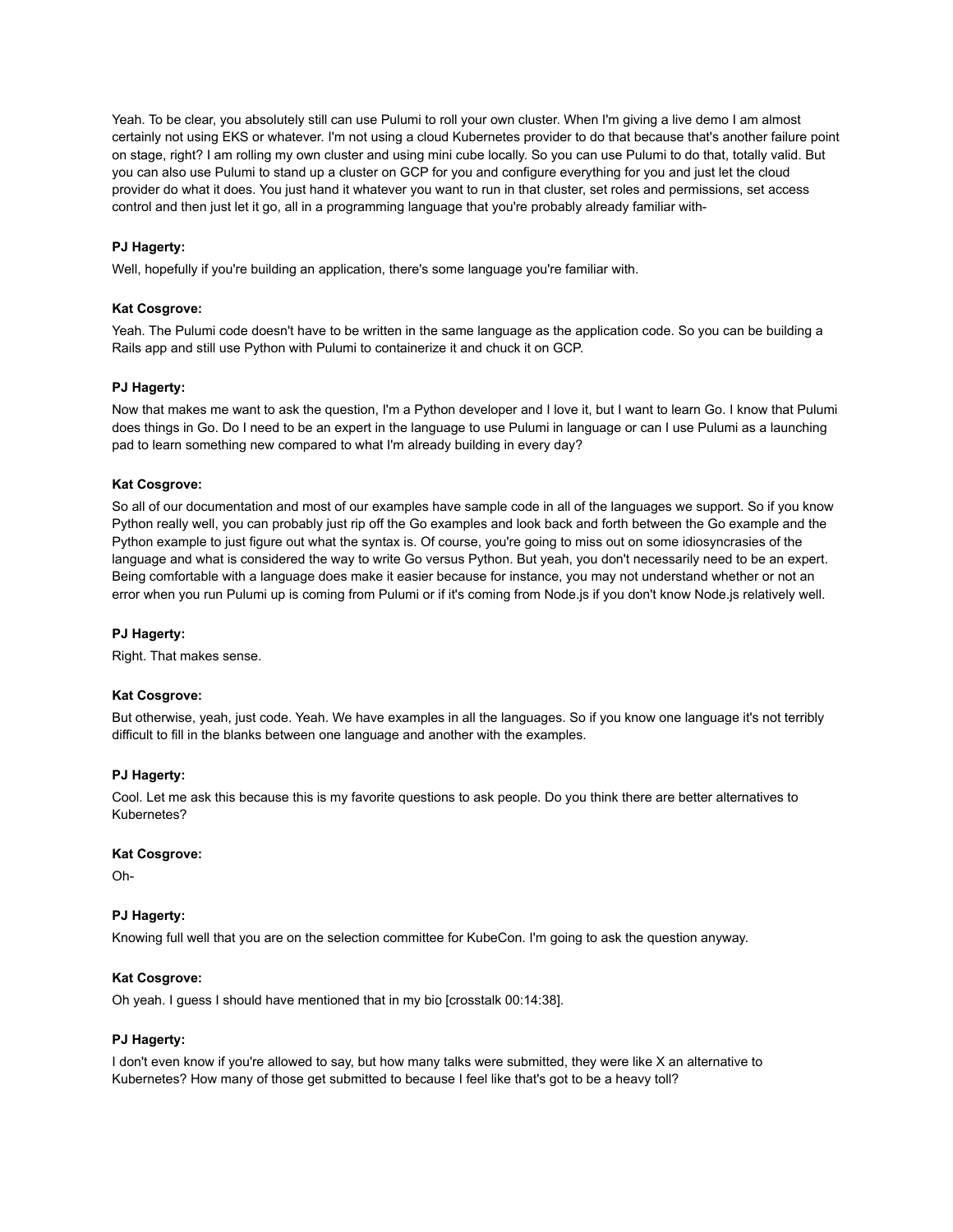# **Kat Cosgrove:**

So I am usually on the program committee for the 101 track. I was on the program committee for the 101 track this year. It's worth noting for the listeners that I am also a CNCF ambassador, and I have never seen a talk like that come up. We don't publish all of the titles or abstracts of talks that don't get accepted. What we do release after KubeCon is the total number of talks submitted and a breakdown by vendor or user or whatever. But we don't actually release the talk titles and abstracts for things that aren't accepted. And while I have that information, I'm also not allowed to talk about it.

# **PJ Hagerty:**

Yeah. Okay.

# **Kat Cosgrove:**

But I've never seen it come up. As for whether or not I think that there is a viable alternative to Kubernetes, not one that I've used personally. If you have something you would like me to a try that you have an argument for being better than Kubernetes I am more than happy to do it. But it's also worth noting that I think that CNCF ambassadors and people who work as much with Kubernetes as I do are probably not the right person for that question because-

# **PJ Hagerty:**

Okay. I can edit this part out.

# **Kat Cosgrove:**

Oh no, it's fine. It's fine. I have an interesting point here. The issue is that Kubernetes is easy for me to use because I've been doing it for so long, right? It's easy for me to use and that's not true for everybody else, not even true for most people. For instance, when I was first building the current version of my personal website, I tried to deploy it to AWS using Elastic Beanstalk and a whole bunch of others.

# **Kat Cosgrove:**

I was using the code star thing, AWS service where it stands up the whole stalk for you like a Django app on code star. And I could not get that to work reliably. And this is supposed to be easy, right? This is supposed to be the easy way to de deploy website. Couldn't get it to fucking work reliably. So instead what I did was I fucking deployed that shit to Kubernetes on GCP. Putting my personal website that realistically probably eight people will look at a month on GKE is an insane over-engineering of something. But it was easier for me to do that because I understand Kubernetes really well.

### Kat Cosgrove:

So what I think is a good replacement for Kubernetes as a Kubernetes expert is not necessarily what the average user thinks is a good replacement for Kubernetes. But if somebody has a suggestion for something that's it is easier for you to use in some way that also orchestrates and scales containers that well, please let me know, I would love to try it. But yeah, it's a thing where once you become an expert in a thing, it becomes difficult to remember what it's like to not be an expert, and that can color your expectations of other products. Similar to me finding Netlify-

# **PJ Hagerty:**

[Crosstalk 00:18:05] before. Yeah.

### **Kat Cosgrove:**

Yeah, yeah. I find Netlify alarmingly easy to use because that's not how I'm used to building and deploying a website, right? Same thing with "easier" replacement for Kubernetes. But I would love for something to make it more accessible because Lord knows I've had to put out enough fires because of people not quite understanding what a container run time is on Twitter.

# **PJ Hagerty:**

Right. Right. Do you think that part of the success of Kubernetes and other similar projects is maybe because it's open source and really people have access to it? It's the plus and the minus all at the same time. You can do whatever you want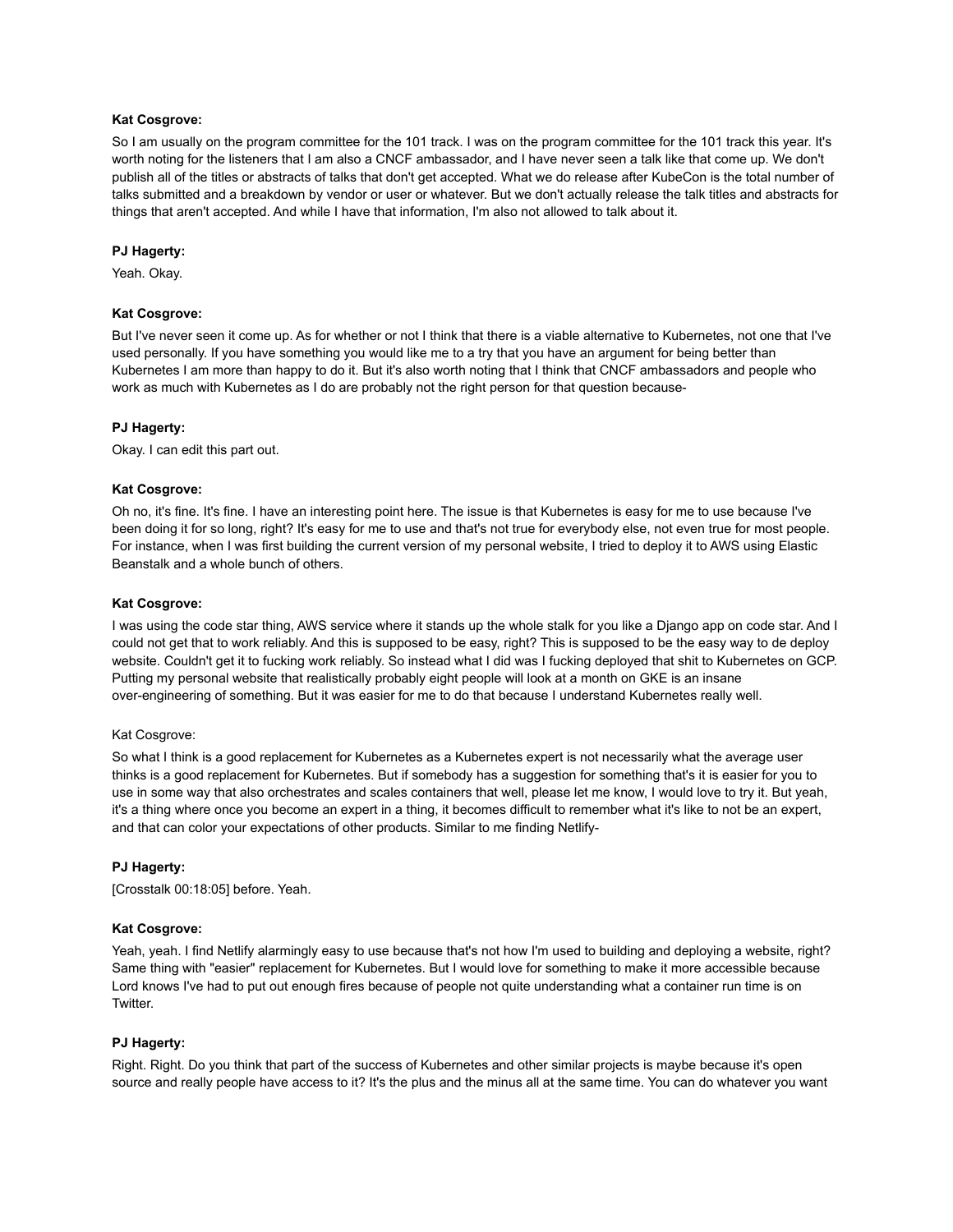with it because it's yours and you can build it that way. Also you can do whatever you want with it because it's yours and you build it that way.

# **Kat Cosgrove:**

I think that helps/hurts. It really, really does, which I don't think would've been true 15 years ago because now, open source is mainstream. It just is. It's fully mainstream, big ass multibillion-dollar, multinational corporations contribute to open source "own" open source projects and make a fucking shitload of money off of open source. But that wasn't true 15 years ago. 15 years ago open source software being involved somewhere in your company's business was alarming, right?

# **PJ Hagerty:**

Terrifying.

#### **Kat Cosgrove:**

It was terrifying. We didn't trust it, which maybe sometimes you shouldn't, but we didn't trust it at all back then. And it was considered a bad sign. You don't have your shit together as a business if you're not doing something like closed source and proprietary. But now we've societally swung in a completely different direction. So the success of Kubernetes I think is not just because it's a useful product. Nothing else does it, what it does that well, but also it was a major case of right place, right time. If Kubernetes and containers had been a thing 15 years ago, I think Google would've kept Borg internal. It would've stayed closed source. It would've been a product that they sold not an open source.

#### **PJ Hagerty:**

Yeah. I've always compared that. I was always a big user of open source languages, but I've always compared the time example like Kubernetes right time, right place. And I always compare it to the programming language of Elixir. Elixir was wrong time, wrong place. It's a great language. It's super powerful, you could do so much with it and it would've been perfect in 2008.

#### **PJ Hagerty:**

It did really come out 2014 where I was like, "All right, we're already getting over Ruby on Rails," even though 90% of Silicon Valley still builds their stuff in Ruby on Rails. They're just like, "We don't need another language that does something that similar. Thanks, but we're going to pass." And it sucks because it's struggle to get that adoption and it probably never will.

#### **Kat Cosgrove:**

Yeah.

### **PJ Hagerty:**

But Kubernetes didn't have that problem. I think there were some things that were similar to Kubernetes in the early Dockers coming out and becoming a thing days. I think there was some tools that started to look similar-

#### **Kat Cosgrove:**

Yeah. There was Dockers forum.

### **PJ Hagerty:**

Yeah. Dockers forum, it was so resource heavy and cantankerous and it really wasn't... At that time Dokku was still competing with a lot of the platforms like Heroku and Engine Yard, they were trying to figure out, how did you really rack space? How can you deploy easily? And then it just happened that Kubernetes came around, those passes got left in the dust.

#### **Kat Cosgrove:**

Yep. It happens. And it's always it's weird and sad to look back at, you see this a lot with JavaScript frameworks there. It feels like for a minute there, every six months a new JavaScript web framework came out that was the hot shit. And I don't remember the names of fucking most of them. It was like being on a treadmill of JavaScript web frameworks.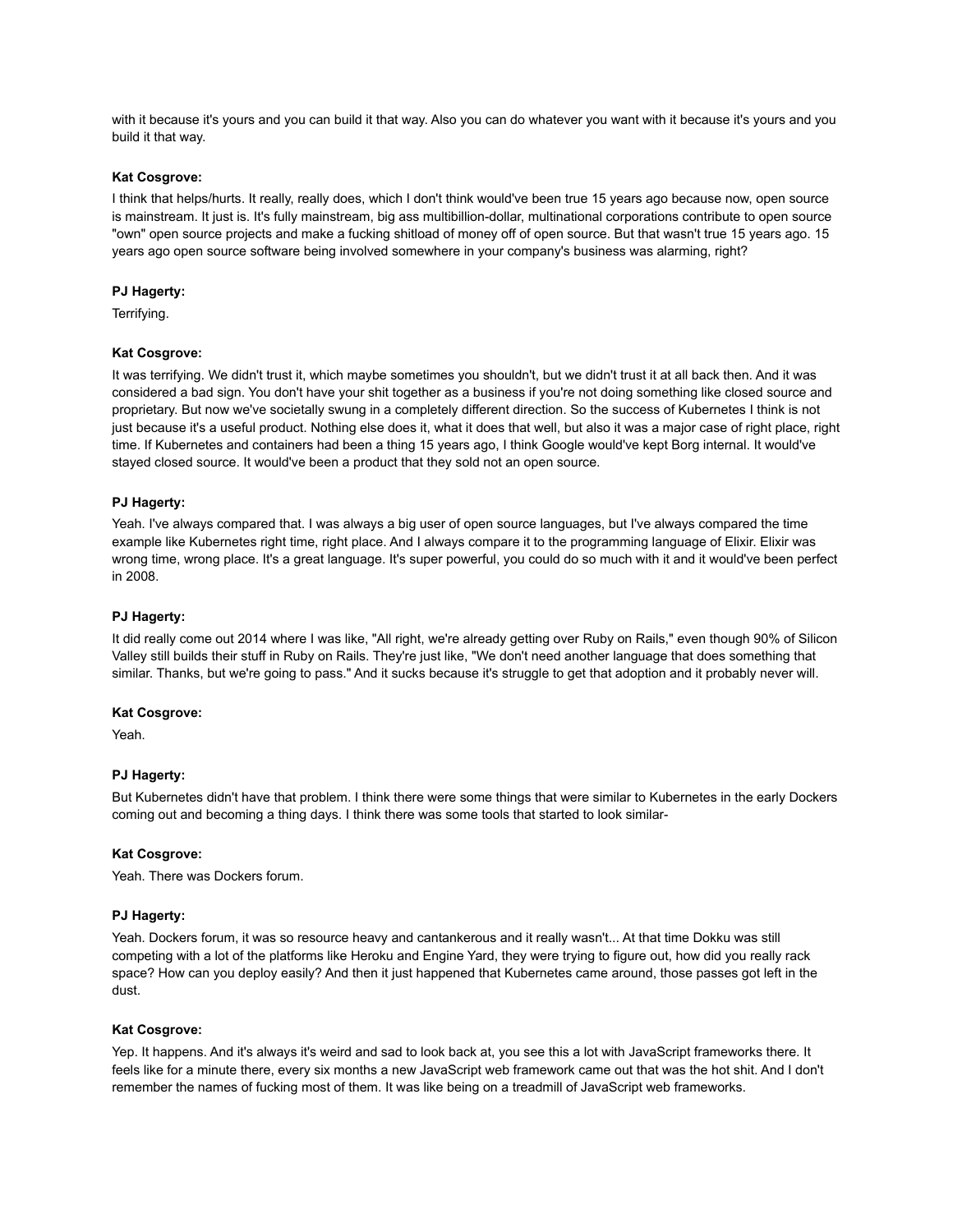# **PJ Hagerty:**

I think you're being very gracious by saying every six months, because I used to do a show with Eamon Leonard who's been on this show before and also we used to work together at Engine Yard back in the day. And we used to do an internal show and we actually had a part called hipster framework of the week. And every week we would pick a new JavaScript framework that had just come out, and this is going to be the shit and everybody's going to use it. And we would point out what it doesn't do.

### **Kat Cosgrove:**

I love it.

# **PJ Hagerty:**

Or specifically picking one out, it's the most misogynist, sexist thing we've ever seen. Let's make fun of this for five minutes. It was the Wild West of JavaScript frameworks-

### **Kat Cosgrove:**

It was weird.

### **PJ Hagerty:**

It was super bizarre. They don't even match their names. This is crack and JS. What does crack and JS do? Nobody knows what crack and JS does.

### **Kat Cosgrove:**

Is that-

**PJ Hagerty:** That's so to do with PayPal.

### **Kat Cosgrove:**

Is that fake or is it real?

# **PJ Hagerty:**

That's real. I didn't make that up.

### **Kat Cosgrove:**

Okay.

### **PJ Hagerty:**

There's a DOS JS, which would allow you to put an Easter egg on your website so that if you click something DOS would appear and the toaster fly toaster way. There's all kinds of ridiculous things that happen, 90% of them are abandoned of projects and get up.

### **Kat Cosgrove:**

That is bizarre. Personally I hard committed to Vue.js because I didn't like Angular at all and didn't super love React. So I just hard committed to Vue.js. I don't care if it's outdated, I'm not a web developer anymore.

# **PJ Hagerty:**

Yeah. Well, when the question comes up, the people say... I know I'm saying this on the matter most podcasts. I know we all love Go, but I'm going to say it anyway. People say what language you pick took out on Ruby on Rails every single time.

### **Kat Cosgrove:**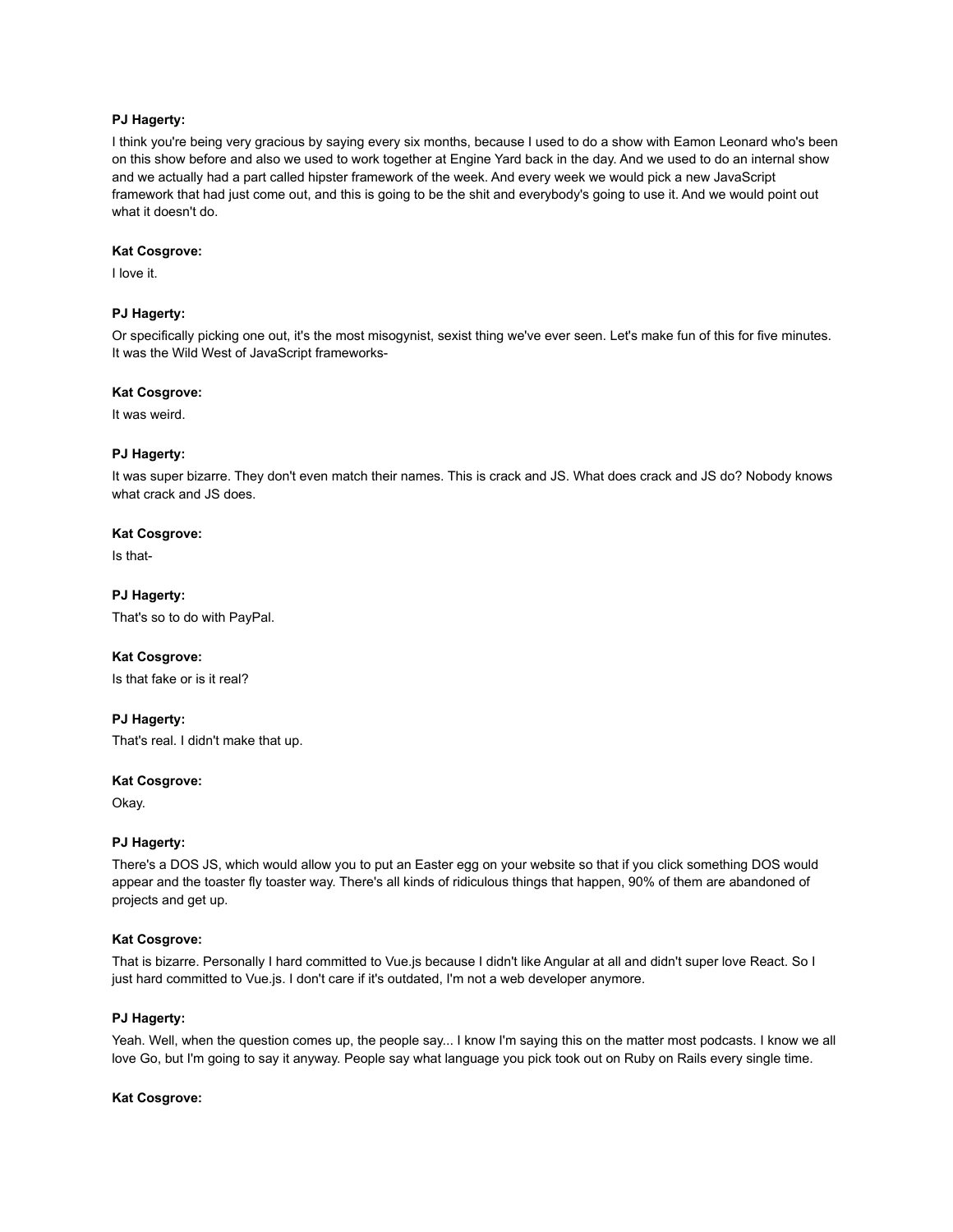I thought every single time [crosstalk 00:24:05].

# **PJ Hagerty:**

Not even the Rails, Ruby. I'll just do Ruby.

### **Kat Cosgrove:**

It's Ruby.

# **PJ Hagerty:**

Yeah. Ruby with Sinatra for little base apps to toss up an example for a talk. Yeah. Ruby is simple. It's made for developers. It makes me happy.

# **Kat Cosgrove:**

I don't write Go anymore. Not the biggest fan of it. I loved it at first. But the more I wrote it, the more annoying I found it. Sorry everybody.

# **PJ Hagerty:**

All right. So I think we're going to change the title of this episode to Kat and PJ piss off everybody in the Mattermost community, which is fine.

# **Kat Cosgrove:**

Which is fine. That's what I'm here for.

# **PJ Hagerty:**

Yeah. That's why I make these podcasts. But seriously, Kat, I want to thank you for being on the show. If people want to see you, where are you going to be? Where can they find you online? What are you up to?

### **Kat Cosgrove:**

You can find me on Twitter @Dixie3Flatline where you will get a mixed bag of serious tech tweets, shit posts and pictures of my cats. You can also find me on the conference circuit throughout the entire month of May, which is going to be brutal but I will be at J focus, DevOpsDays Birmingham and KubeCon EU. So you can come find me at any of those and argue with me in public about any of my offensive hot takes over the course of this podcast.

### **PJ Hagerty:**

Yeah. Don't don't do that.

# **Kat Cosgrove:**

I'll give you a pair of cat ears if you try, but I will eat you alive.

# **PJ Hagerty:**

Okay. So if you find Kat at Cuban EU, you can get cat ears, but you have to argue publicly. I need to see video of this. I don't know who else is going to be there from Pulumi team but please have an assigned videographer for-

### **Kat Cosgrove:**

I'll get David on it. Yeah.

### **PJ Hagerty:**

Perfect. Perfect. Just arguments with Kat. Okay. So here we go. I'll just watch that Twitter feed. Make it a Twitch stream. It'll be great. But awesome, Kat, thank you so much for being here. Hopefully we can catch up with you again maybe later this year to see what's been going on, see what's going in the Kubernetes community. For those listening, we look forward to